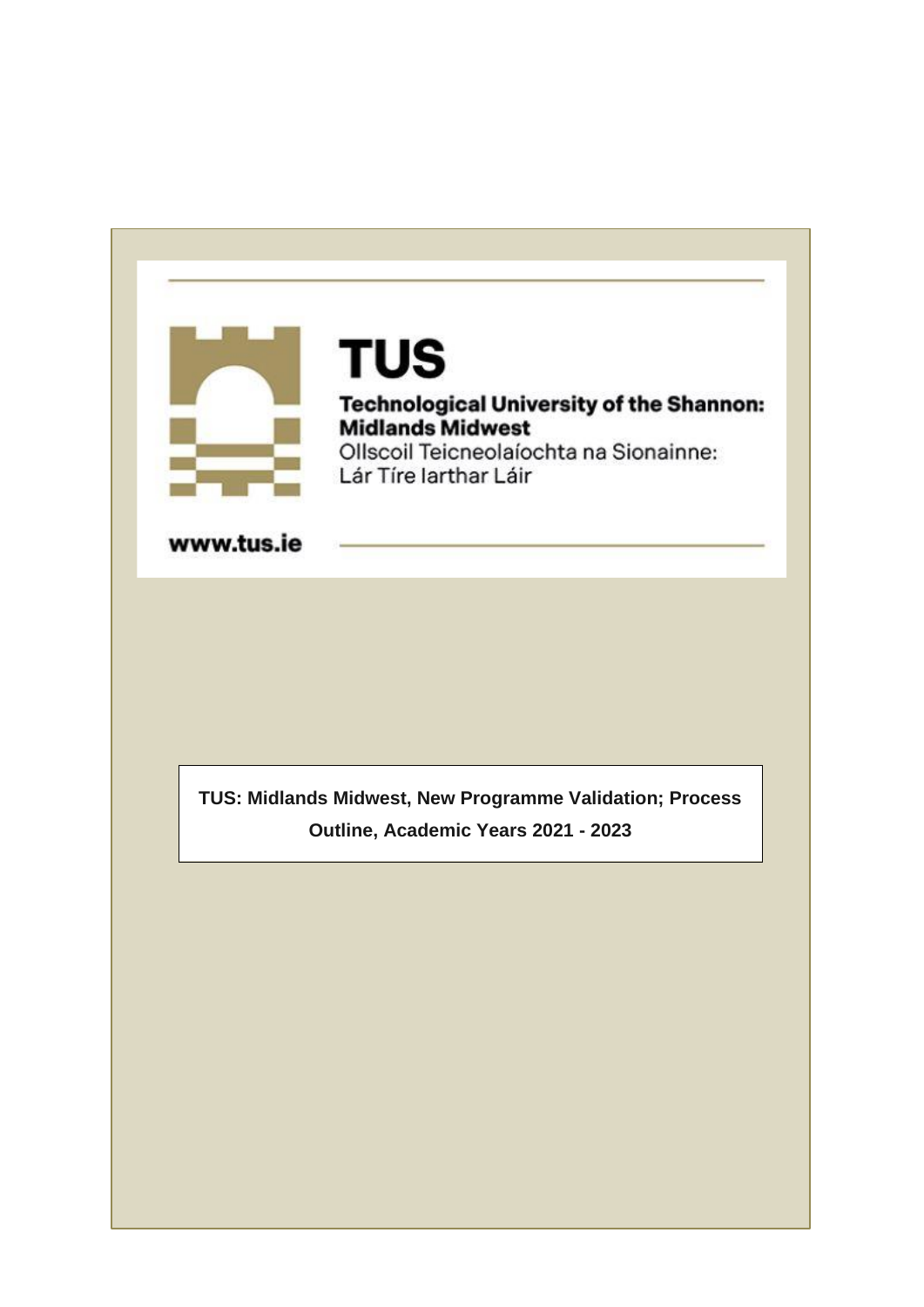

# **Document Control Record**

| <b>Academic Quality Assurance and Enhancement Handbook</b> |                                                                                                 |
|------------------------------------------------------------|-------------------------------------------------------------------------------------------------|
| Volume X: No X                                             |                                                                                                 |
| <b>Document Title</b>                                      | TUS: Midlands Midwest, New Programme Validation;<br>Process Outline, Academic Years 2021 - 2023 |
| <b>Document Entrust</b>                                    | <b>Academic Council Subcommittee:</b>                                                           |
|                                                            | Quality Management: Assurance, Enhancement &<br>Integration                                     |
| <b>Document Status</b>                                     | Approved by Academic Council                                                                    |
| <b>Revision No</b>                                         | 1.0                                                                                             |
| <b>Pages</b>                                               | Page 2 of 6                                                                                     |
| <b>Approval Body</b>                                       | <b>Academic Council</b>                                                                         |
| Date of Approval                                           | 03/12/2021                                                                                      |
| <b>Next Revision</b>                                       | 2023                                                                                            |

| <b>Revision History</b> |                                    |
|-------------------------|------------------------------------|
| <b>Revision No</b>      | <b>Comments/Summary of Changes</b> |
| 1.0                     | Approved by Academic Council       |
|                         |                                    |
|                         |                                    |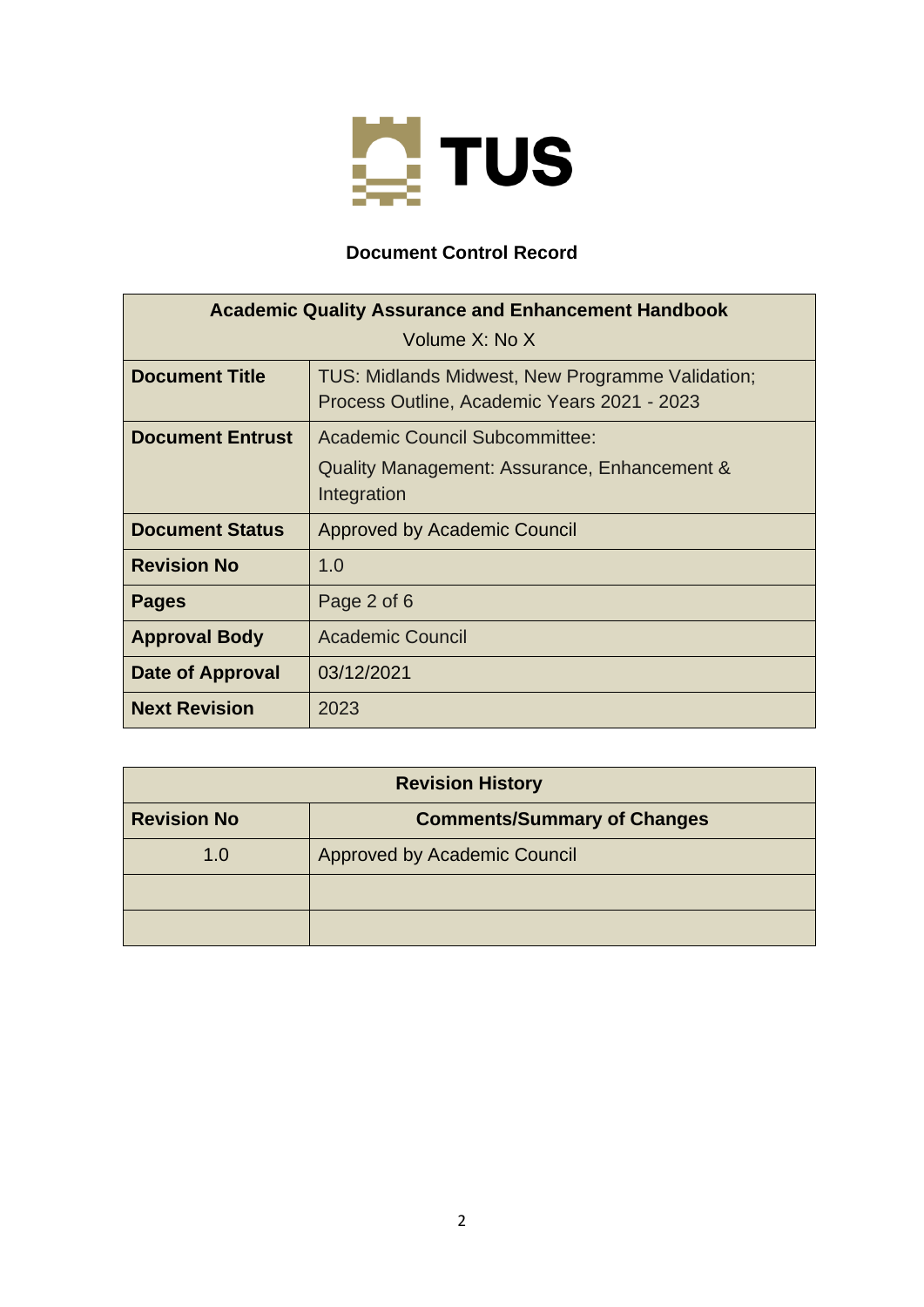### **1.0 TUS: Midlands Midwest New Programme Validation: Process Outline, Academic Years 2021 – 2023**

- a) TUS: Midlands Midwest received Designation as a Technological University on October 1st 2021.
- b) The aim of this document is to facilitate New Programme Development for the Technological University by outlining the key procedures for TUS: Midlands Midwest while utilising existing Policies and Procedures.
- c) The Technological University has begun the process of developing a comprehensive suite of Academic Policies and Procedures through the work of Interim Academic Council and its Subcommittees and their Working Groups. This process is being progressed during the Academic Years 2021 – 2023 and requires wide consultation among key stakeholders across the Technological University.
- d) Where appropriate existing policies and procedures are being adopted/adapted and implemented by the Technologocal University in the interim. In relation to New Programme Development and Validation, the following policies and procedures are applicable:

#### TUS Midlands

- 1) Procedures and Guidelines for the Design, Development, Evaluation, and Withdrawal of Taught Programmes (Revised 2018). [1]
- 2) Assessors Guide for New Programme Evaluation Sent to External Panel Member.<sup>[2]</sup>
- 3) Template for Action by Faculty to External Report [3]

## TUS Midwest

- 1) Academic Council Regulations and Procedures for Taught Programmes 2021/22 Parts 1 and 2. Section 3, Development and Review of Programmes and Modules. [4]
- e) All new programme proposals shall be submitted to the *Programme Provision including Flexible Learning Subcommittee* of Interim Academic Council.
- f) The development of Major Awards shall follow the existing procedures as outlined in *Procedures and Guidelines for the Design, Development, Evaluation and Withdrawal of Taught Programmes* and *Academic Council Regulations and Procedures for Taught Programmes (ACRP).* All key steps are mapped to existing procedures and processes within TUS: Midlands Midwest (Figure 1).
- g) The development of Minor and Special Purpose Awards shall follow the existing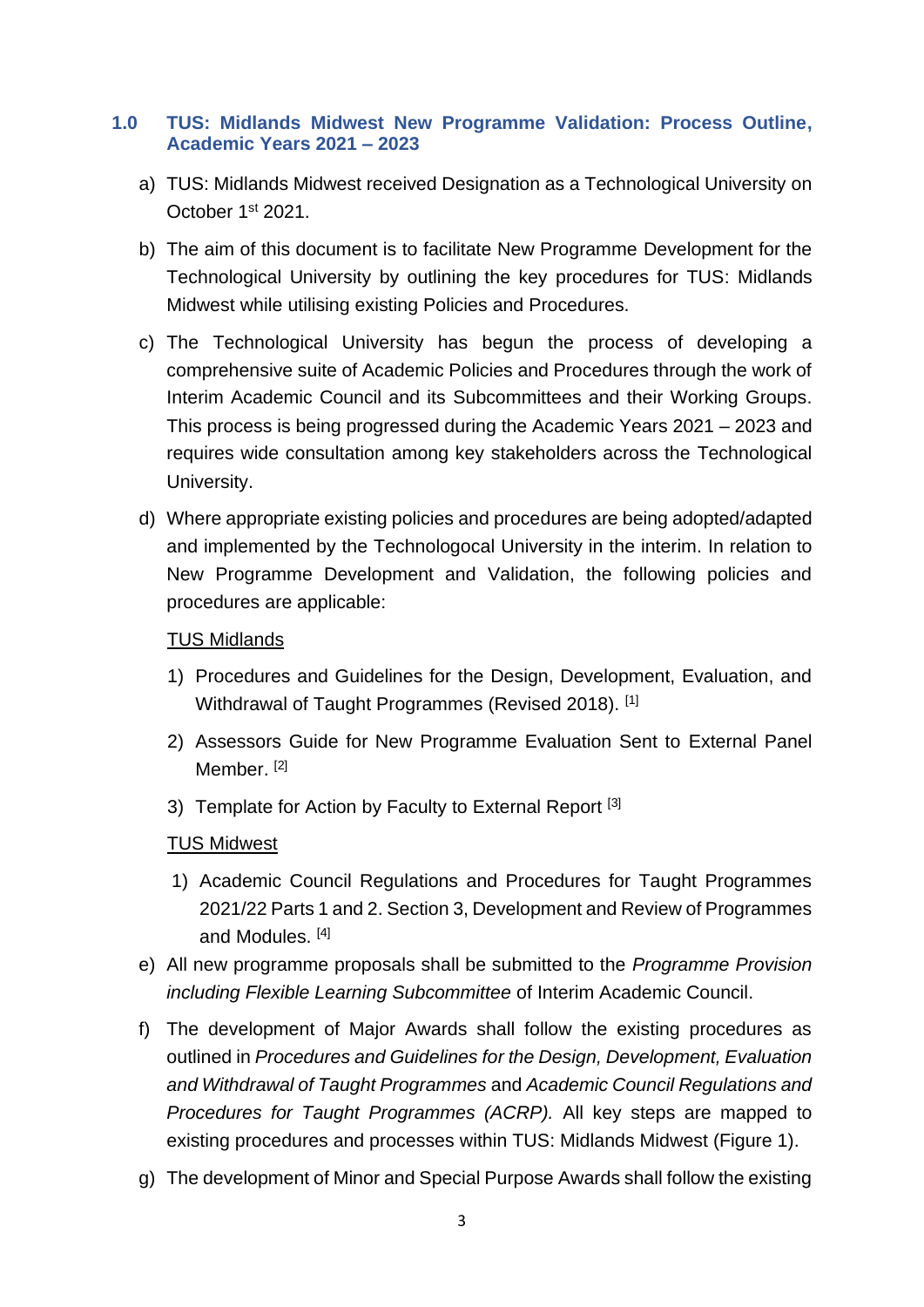procedures as outlined in Section 5 of *Procedures and Guidelines for the Design, Development, Evaluation and Withdrawal of Taught Programmes* and Section 3.5 of *Academic Council Regulations and Procedures for Taught Programmes (ACRP).*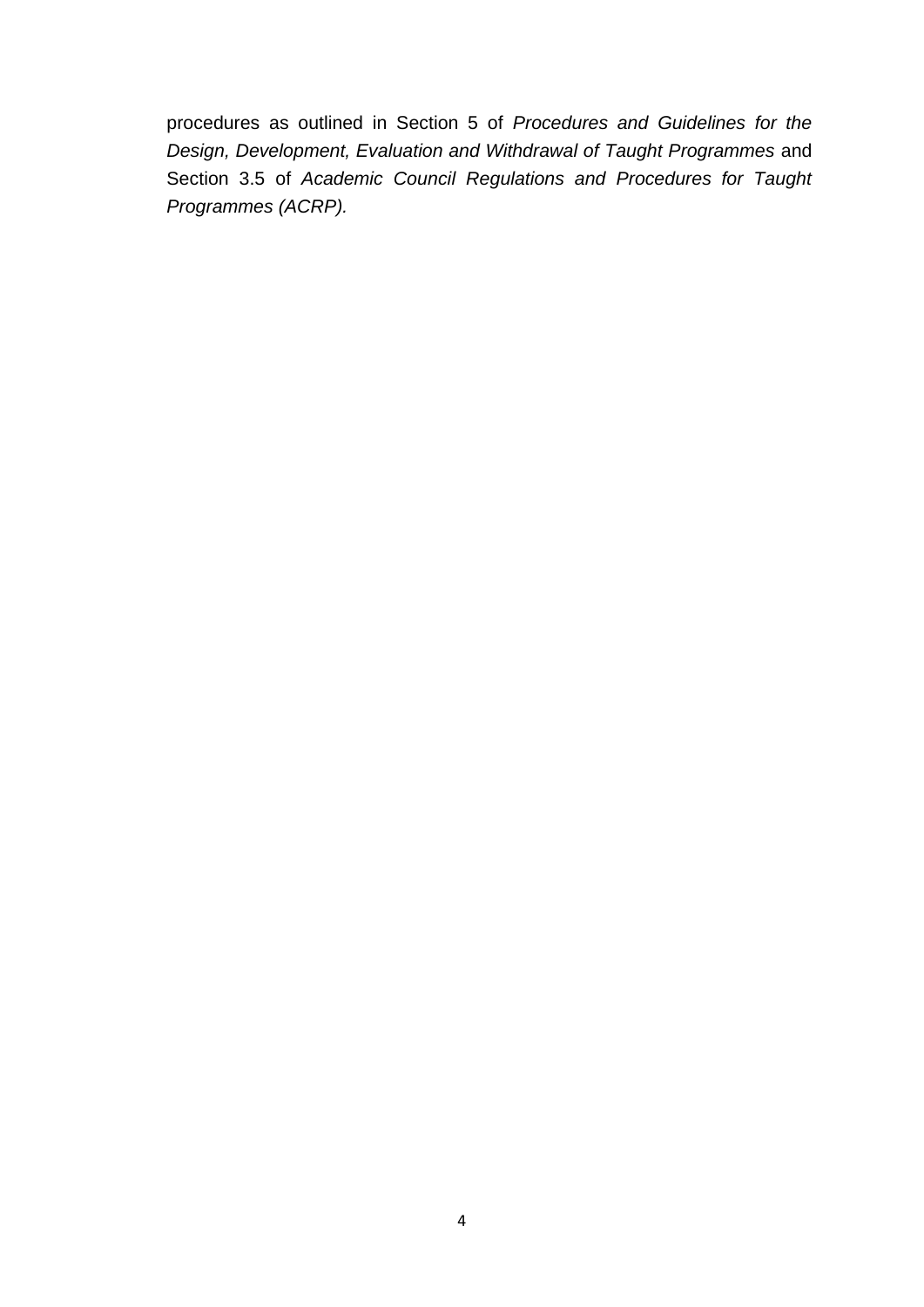

**Figure 1. TUS: Midlands Midwest New Programme Validation: Process Outline**